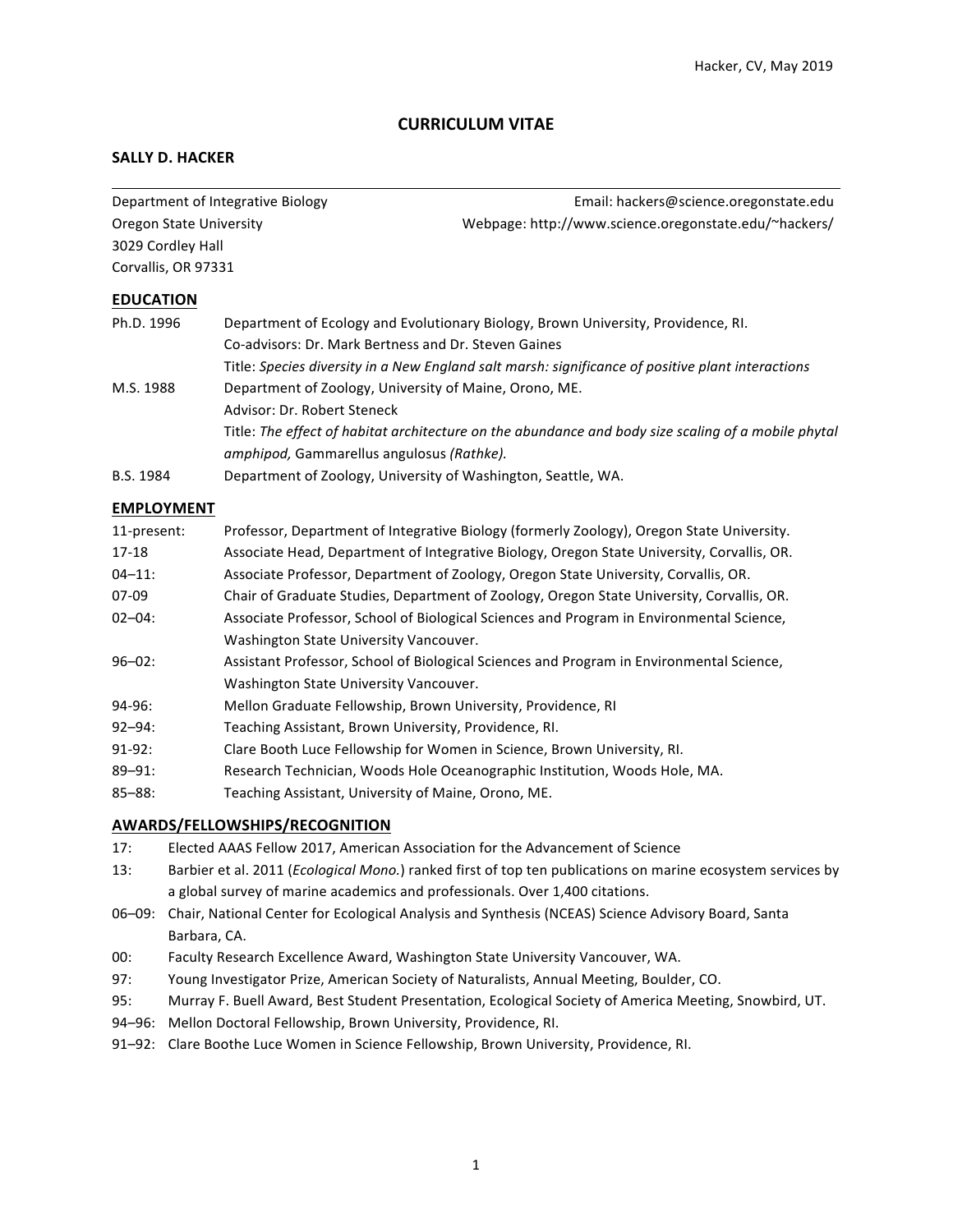## **TEACHING ASSIGNMENTS**

- OSU 2004–present: Ecology (Bi 370), Marine Biology (Bi 450), Community Ecology (Z 594), and Graduate Seminars (Meta-analysis, Species Invasion, Disease Ecology, Generalities in Ecology, Research Presentations, Communicating Science)
- WSU Vancouver 1996-2004: General Ecology (Bio 372), Community Ecology (Bot 462/562), Field Ecology (Bot 463/563), and Wetland Ecology (ESRP 490)

### **SCHOLARSHIP**

### **BOOKS PUBLISHED**

- 5. Sadava, D., D. M. Hillis, H. C. Heller, **S. D. Hacker**. **2017**. *Life: The Science of Biology 11th Edition*, MacMillan Publishers/Sinauer Associates, Sunderland, MA.
	- Chapter 53: Physical Environment and Biogeography
	- Chapter 54: Populations
	- Chapter 55: Species Interactions
	- Chapter 56: Communities
	- Chapter 57: Ecosystem Ecology
	- Chapter 58: A Changing Biosphere
- 4. Bowman, W.D., S.D. Hacker, M.L. Cain. 2017. *Ecology, 4<sup>th</sup> Edition,* Sinauer Associates, Sunderland, MA. Chapter 12: Predation and Herbivory
	- Chapter 13: Parasitism
	- Chapter 14: Competition
	- Chapter 15: Mutualism and Commensalism
	- Chapter 16: The Nature of Communities
	- Chapter 17: Change in Communities
	- Chapter 18: Biogeography
	- Chapter 19: Species Diversity in Communities
- 3. Cain, M.L., W.D. Bowman, S.D. Hacker. 2014. *Ecology, 3<sup>rd</sup> Edition*, Sinauer Associates, Sunderland, MA. 667 pp. Chapter 16: The Nature of Communities
	- Chapter 17: Change in Communities
	- Chapter 18: Biogeography
	- Chapter 19: Species Diversity in Communities
- 2. Cain, M.L., W.D. Bowman, and S.D. Hacker. 2011. *Ecology, 2<sup>nd</sup> Edition,* Sinauer Associates, Sunderland, MA. Chapter 15: The Nature of Communities
	- Chapter 16: Change in Communities
	- Chapter 17: Biogeography
	- Chapter 18: Species Diversity in Communities
- 1. Cain, M.L., W.D. Bowman, and S.D. Hacker. 2008. *Ecology,* 1<sup>st</sup> Ed. Sinauer Associates, Sunderland, MA. 648 pp. Chapter 15: The Nature of Communities Chapter 16: Change in Communities
	- Chapter 17: Biogeography
	- Chapter 18: Species Diversity in Communities

#### **BOOK REVIEWS PUBLISHED**

1. Hacker, S.D. 2014. Planning for coastal wetland change: fortress marsh or ecomarsh? Ecology 95:3453-3454.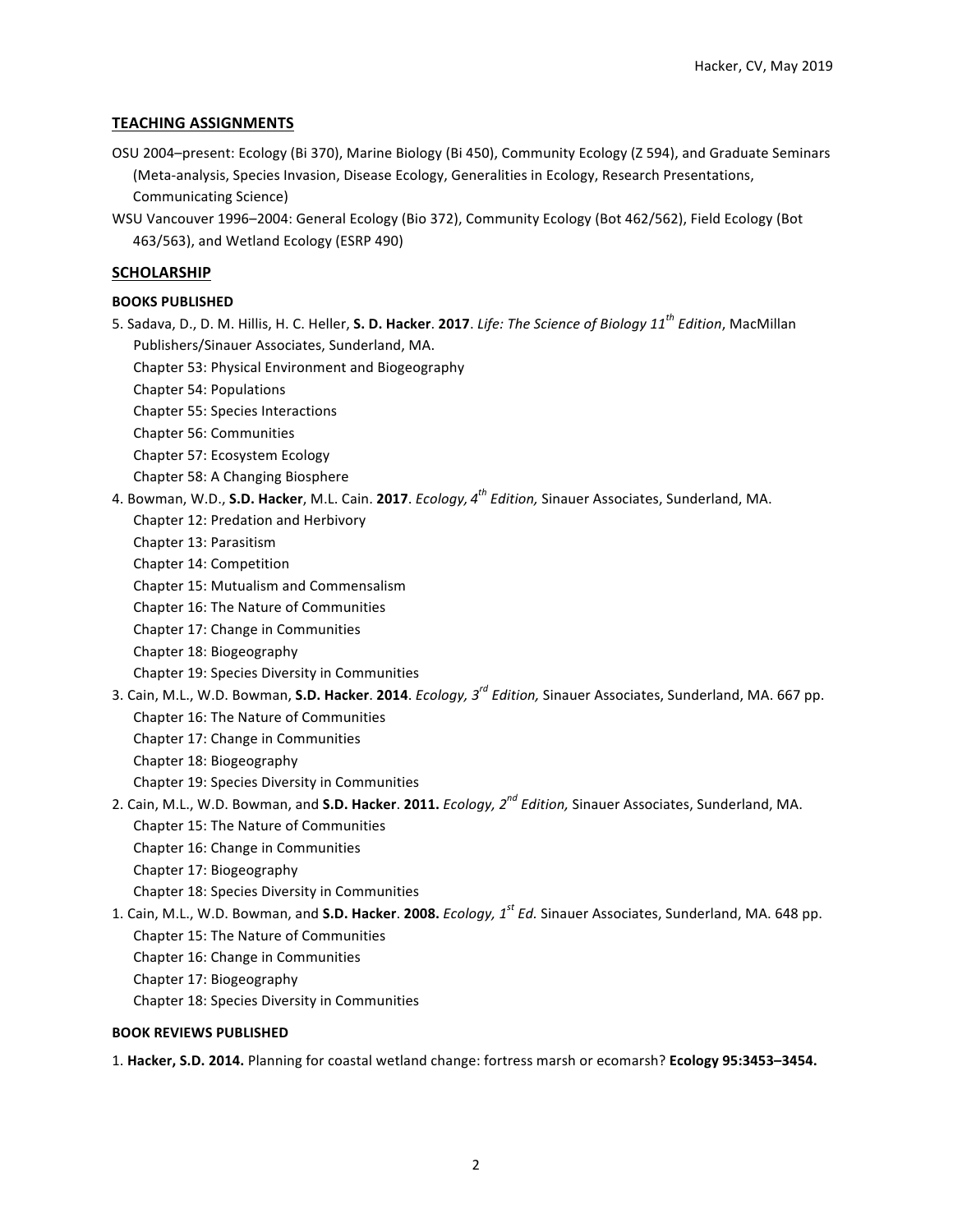#### **JOURNAL ARTICLES OR BOOK CHAPTERS PUBLISHED OR IN PRESS**

- 75. Hacker, S.D., K.R. Jay, E.B. Goldstein, P. Hovenga, M. Itzkin, L.J. Moore, R.S. Mostow, E.V. Mullins, I. Reeves, and P. Ruggiero. 2019. Species-specific functional morphology of four US Atlantic coast dune grasses: biogeographic implications for dune shape and coastal protection. Diversity. In Press.
- 74. Emery, S. M., L. L. Reid, and S. D. Hacker. 2019. Soil nematodes differ in association with native and non-native dune-building grass species. Applied Soil Ecology. In Press.
- 73. Biel R.G., **S.D. Hacker**, and P. Ruggiero. 2019. Elucidating coastal foredune ecomorphodynamics in the US Pacific Northwest via Bayesian networks. Journal of Geophysical Research: Earth Surface. In Press.
- 72. Hacker S.D., B.A. Menge, K.J. Nielsen, F. Chan, and T.C. Gouhier. 2019. Regional processes are stronger determinants of rocky intertidal community dynamics than local biotic interactions. **Ecology. In Press.**
- 71. Hayduk, J., S.D. Hacker, J.S. Henderson, and F. Tomas Nash. 2019. Evidence for regional scale controls on eelgrass (Zostera marina) and mesograzer community structure in upwelling-influenced estuaries. Limnology **and Oceanography 64:1120–1134**
- 70. Barner, A.K., F. Chan, A. Hettinger, S.D. Hacker, B. Menge, K. Marshall. 2018. Generality in multispecies responses to ocean acidification revealed through multiple hypothesis testing. **Global Change Biology**. 2018: 1-14. DOI: 10.111/gcb.14372.
- 69. Goldstein, E.B., E.V. Mullins, L.J. Moore, R.G. Biel, J.K. Brown, S.D. Hacker, K.R. Jay, R.S. Mostow, P. Ruggiero, and J.C. Zinnert. **2018**. Literature-based latitudinal distribution and possible range shifts of two US east coast dune grass species (Uniola paniculata and Ammophila breviligulata). PeerJ 6:e4932; DOI 10.7717/peerj.4932
- 68. Reimer, J., S.D. Hacker, B. A. Menge, and P. Ruggiero. 2018. Macrophyte wrack on sandy beaches of the US Pacific Northwest is linked to proximity of source habitat, ocean upwelling, and beach morphology. Marine **Ecology Progress Series 594:263-269**.
- 67. Barner, A. K., K.E. Coblentz, S.D. Hacker, and B.A. Menge. 2018. Fundamental contradictions among observational and experimental estimates of non-trophic species interactions. **Ecology 99:557-566 doi: 10.1002/ecy.2133**
- 66. Ruggiero, P., S.D. Hacker, E. Seabloom, P. Zarnetske. 2018. The role of vegetation in determining dune morphology, exposure to sea level rise, and storm-induced coastal hazards: A U.S. Pacific Northwest perspective. Chapter 11. Pages 337-362 in Moore, L., B. Murray. Barrier Dynamics and the Impacts of Climate **Change on Barrier Evolution, Springer.**
- 65. Chan F. J.A., Barth, C.A. Blanchette, R.H. Byrne, F. Chavez, O. Cheriton, R. A. Feely, G. Friederich, B. Gaylord, T. Gouhier, S.D. Hacker, T. Hill, G. Hoffman, M.A. McManus, B.A. Menge, K.J. Nielsen, A. Russell, E. Sanford, J. Sevadjian, and L. Washburn. 2017. Persistent spatial structuring of coastal ocean acidification in the California Current System. **Scientific Reports 7: DOI:10.1038/s41598-017-02777-y**
- 64. Biel R.G., S.D. Hacker, P. Ruggiero, N. Cohn, and E.W. Seabloom. 2017. Coastal protection and conservation along sandy beaches and dunes: context-dependent tradeoffs in ecosystem services. **Ecosphere 8: e01791. 10.1002/ecs2.1791.**
- 63. Barner, A. K., S. D. Hacker, B. A. Menge, and K. J. Nielsen. 2016. The complex net effect of reciprocal interactions and recruitment facilitation maintains an intertidal kelp community. Journal of Ecology 104:33-43.
- 62. Henderson, J., S.D. Hacker. 2015. Buried alive: an invasive seagrass (Zostera japonica) changes its reproductive allocation in response to sediment disturbance. Marine Ecology Progress Series 532:123-136.
- 61. Zarnetske, P., P. Ruggiero, S.D. Hacker, E. Seabloom. 2015. Coastal foredune evolution: the relative influence of vegetation and sand supply in the US Pacific Northwest. **Journal of the Royal Society Interface 12: http://dx.doi.org/10.1098/rsif.2015.0017.**
- 60. Hessing-Lewis, M., S.D. Hacker, B.A. Menge, S. McConville, J. Henderson. 2015. Are large macroalgal blooms necessarily bad? Nutrient impacts on seagrass in upwelling-influenced estuaries. **Ecological Applications 25:1330-1347.**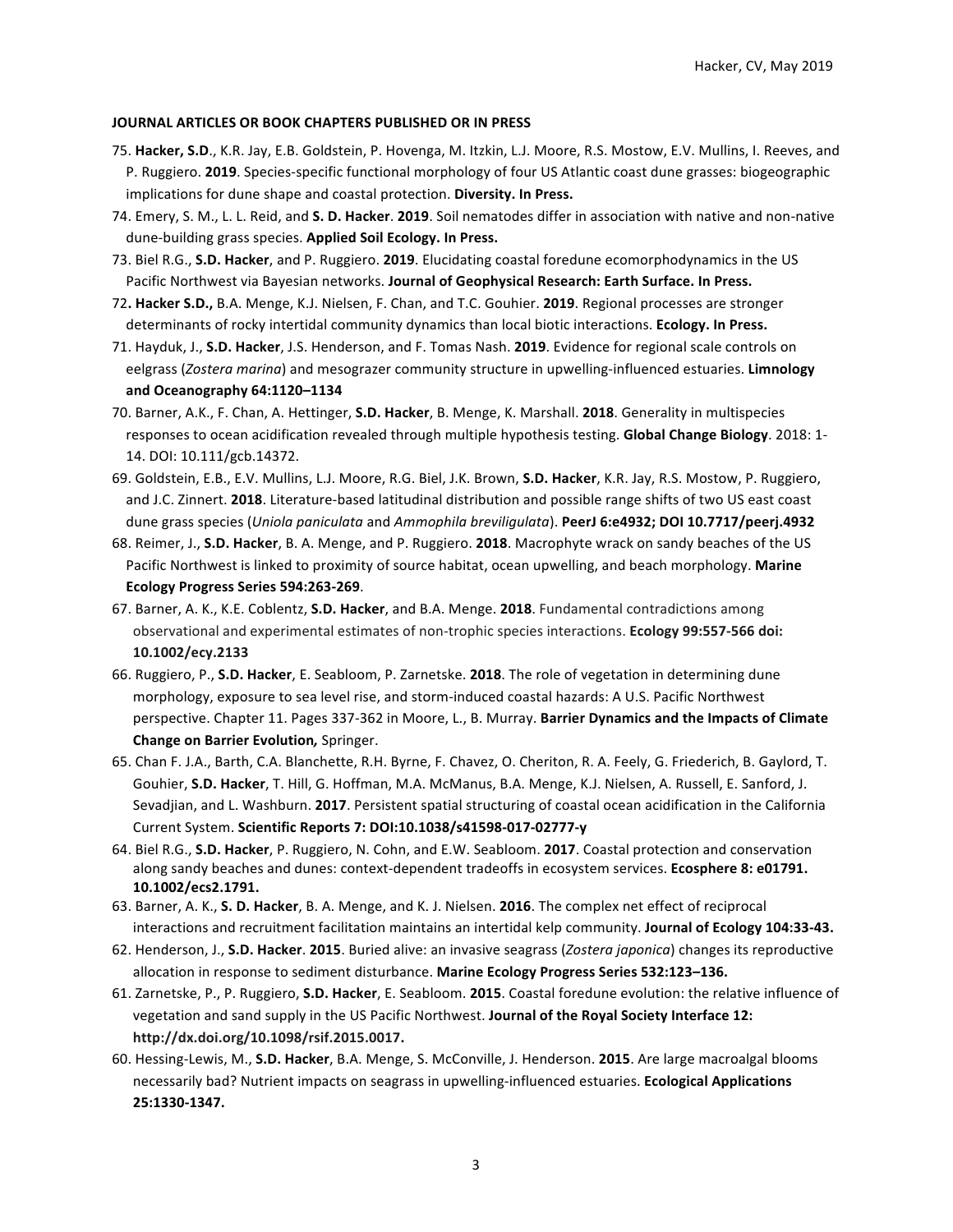- 59. David, A.S., P.L. Zarnetske, S.D. Hacker, P. Ruggiero, R.G. Biel, and E.W. Seabloom. 2015. Invasive congeners differ in successional impacts across space and time. PLoS ONE 10(2): e0117283.doi:10.1371/journal.pone.0117283
- 58. Menge, B.A., T.C. Gouhier, S.D. Hacker, F. Chan and K. Nielsen. 2015. Are metaecosystems organized hierarchically? A model and test in rocky intertidal habitats. **Ecological Monographs 85:213-233.**
- 57. Bakker, J.P., K.J. Nielsen, J. Alberti, F. Chan, S. D. Hacker, O.O. Iribarne, D.P.J. Kuijper, B.A. Menge, M. Schrama and B. R. Silliman. 2015. Bottom-Up and Top-Down Interactions in Coastal Interface Systems. Chapter 7. Pages 157-200 in Hanley, T.C. and K.J. La Pierre. Bottom-Up and Top-Down Interactions across Aquatic and **Terrestrial Systems**, Cambridge University Press, Cambridge.
- 56. Hacker S.D. 2014. Salt and brackish marshes. In: Encyclopedia of Natural Resources. Taylor and Francis Group, LLC: New York. Doi: 10.1081/E-ENRL-120047521.
- 55. Hessing-Lewis, M.L., S.D. Hacker. 2013. Latitudinal trends in macroalgal blooms and seagrass production in northeast Pacific upwelling-influenced estuaries. Limnology and Oceanography 58: 1103-1112.
- 54. Keammerer, H., S.D. Hacker. 2013. Negative and neutral interactions dominate in early life stages and across stress gradients in an Oregon estuary. Plant Ecology 214:303-315.
- 53. Seabloom, E.W., P. Ruggiero, S.D. Hacker, J. Mull, P.L. Zarnetske. 2013. Invasive grasses, climate change, and exposure to storm-wave overtopping in coastal dune ecosystems. Global Change Biology 19:824-832.
- 52. Zarnetske, P., T. Gouhier, S.D. Hacker, E. Seabloom, V. Bokil. 2013. Indirect effects and facilitation among native and non-native species promote invasion success along an environmental stress gradient. **Journal of Ecology** doi: 10.1111/1365-2745.12093.
- 51. Ruggiero, P., G. M. Kaminksy, S.D. Hacker. 2013. Morphodynamics of prograding beaches. Coastal Dynamics **2013:1375–1384**
- 50. Wagner, E., B.R. Dumbauld, **S.D. Hacker**, A.C. Trimble, L.M. Wisehart, J.L. Ruesink. **2012.** Density-dependent effects of an introduced oyster, *Crassostrea gigas*, on a native intertidal seagrass, *Zostera marina*. Marine **Ecology Progress Series 468:149-160**.
- 49. Ruesink J.L., J. Fitzpatrick, B.R., Dumbauld, S.D. Hacker, A.C. Trimble, E.L. Wagner, L.M. Wisehart. 2012. Life history and morphological shifts in an intertidal seagrass following multiple disturbances. Journal of **Experimental Marine Biology and Ecology 424-425:25-31**
- 48. Zarnetske, P., S.D. Hacker, E.W. Seabloom, P. Ruggiero, J.R. Killian, T.B. Maddux, D. Cox. 2012. Biophysical feedback mediates effects of invasive grasses on coastal dune shape. Ecology 93:1439-1450.
- 47. Aswani, S., P. Christie, N.A. Muthiga, R. Mahon, J.H. Primavera, L.A. Cramer, E.B. Barbier, E.F. Granek, C. Kennedy, E. Wolanski, and S.D Hacker. 2012. The way forward with ecosystem-based management in tropical contexts: Reconciling with existing management systems. Marine Policy 36:1-10.
- 46. Hacker S.D., P. Zarnetske, E. Seabloom, P. Ruggiero, J. Mull, S. Gerrity, and C. Jones. 2012. Subtle differences in two non-native congeneric beach grasses significantly affect their colonization, spread, and impact. **Oikos 121:138–148.**
- 45. Gutierrez J.L., C.G. Jones, J.E. Byers, K.K. Arkema, K. Berkenbusch, J.A. Committo, C.M. Duarte, S.D. Hacker, P.J. Hogarth, J.G. Lambrinos, M.G. Palomo, C. Wild, and I.E. Hendriks. 2011. Physical ecosystem engineers and the functioning of estuaries and coasts. Pages 53-81 in C.H.R. Heip, C.J.M., Philippart, and J.J. Middelburg, editors. Volume 7: Functioning of Estuaries and Coastal Ecosystems, in the Treatise on Estuarine and Coastal Science (E. Wolanski, and D. McLusky, series editors), Elsevier. DOI: 10.1016/B978-0-12-374711-2.00705-1.
- 44. Barbier E., S.D. Hacker, E. Koch, B. Silliman, and A.D. Stier. 2011. Estuarine and coastal ecosystems and their services. Pages 109-127 in M. van den Belt and R. Costanza, editors. Volume 12: Ecological Economics of Estuaries and Coasts, in the Treatise on Estuarine and Coastal Science (E. Wolanski, and D. McLusky, series editors), Elsevier.
- 43. Ruggiero, P., J. Mull, P. L. Zarnetske, S. D. Hacker, and E. W. Seabloom. **2011.** Interannual to decadal foredune evolution. in ASCE, editor. Proceedings of Coastal Sediments, Miami, FL.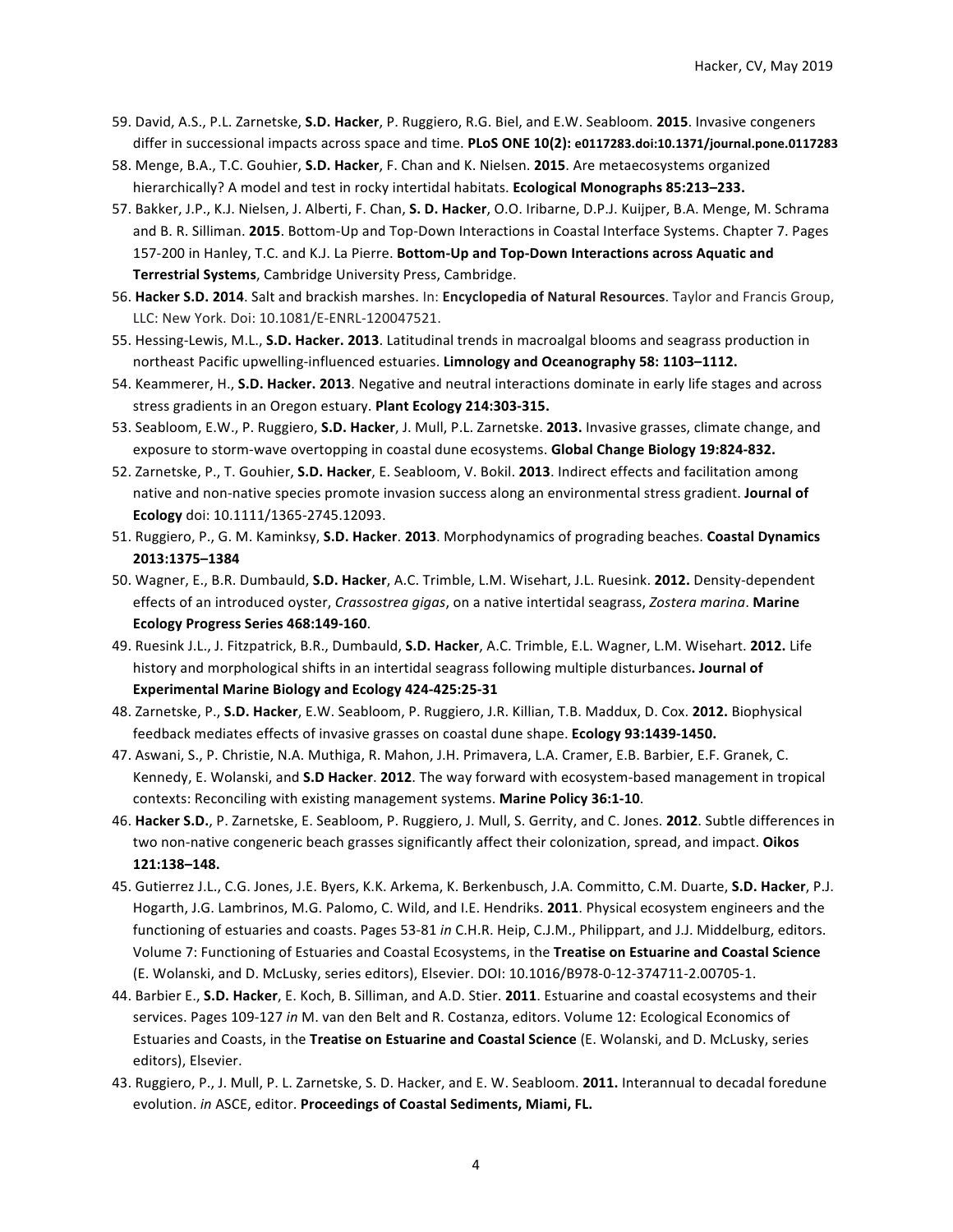- 42. Gouhier, T. C., B. A. Menge, S.D. Hacker. 2011. Recruitment facilitation can promote coexistence and buffer population growth in metacommunities. Ecology Letters 14: 1201-1210.
- 41. Menge, B.A., S.D. Hacker, T. Freidenburg, J. Lubchenco, R. Craig, G. Rilov, M. Noble, E. Richmond. 2011. Potential impact of climate-related changes is buffered by differential responses to recruitment and interactions. **Ecological Monographs 81:493–509.**
- 40. Moulton O.M. and S.D. Hacker. 2011. Congeneric variation and environmental gradients influence community structure: Surfgrasses and macroinvertebrates along the Oregon coast. Marine Ecology Progress Series 433:53-**63.**
- 39. Hessing-Lewis M., S.D. Hacker, B.A. Menge, S. Rumrill. 2011. Context dependent eelgrass-macroalgae interactions along an estuarine gradient in the Pacific Northwest, USA. Estuaries and Coasts 34:1169-1181.
- 38. Guarderas A.P., S.D. Hacker, and J. Lubchenco. 2011. Analysis of the ecological effects of marine reserves in Latin America and the Caribbean. Marine Ecology Progress Series 429:219-225.
- 37. Barbier E., S.D. Hacker, C. Kennedy, E. Koch, B. Silliman, and A.D. Stier. 2011. The value of estuarine and coastal ecosystem services. **Ecological Monographs 81:169-193.**
- 36. Zarnetske P.L., E.W. Seabloom, and S.D. Hacker. 2010. Non-target effects of invasive species management: Beach grass, birds, and bulldozers in coastal dunes. **Ecosphere 1: 13**.
- 35. Hacker S.D., and M.N. Dethier. 2010. Where do we go from here? Alternative control and restoration trajectories for a marine grass (*Spartina anglica*) invader in different habitat types. Pages 211-216 in Ayres, D. R., D. W. Kerr, S.D. Ericson, and P. R. Olofson (editors). Proceedings of the 3<sup>rd</sup> International Conference on **Invasive Spartina, San Francisco, CA, USA.** San Francisco Estuary Invasive Spartina Project of the California State Coastal Commission, Oakland, CA.
- 34. Foley M.M., B.S. Halpern, F. Micheli, M.H. Armsby, M.R. Caldwell, E. Prahler, D. Sivas, C.M. Crain, N. Rohr, M.W. Beck, M.H. Carr, L.B. Crowder, J.E. Duffy, S.D. Hacker, K. McLeod, C.H. Peterson, H.M. Regan, P.A. Sandifer, and R.S. Steneck. 2010. Guiding ecological principles for marine spatial planning. Marine Policy 34: 955-966. DOI: 10.1016/j.marpol.2010.02.001.
- 33. Ruesink J.L., J-S. Hong, L. Wisehart, **S.D. Hacker**, B.R. Dumbauld, A.C. Trimble, and M. Hessing-Lewis. **2010**. Congener comparison of native (*Zostera marina*) and introduced (*Z. japonica*) eelgrass at multiple scales within a Pacific Northwest estuary. Biological Invasions 12: 1773-1789.
- 32. Granek E., Polasky, S., Barbier, C. Kappel, D. Stoms, D.J. Reed, J. Primavera, E.W. Koch, C. Kennedy, L.A. Cramer, **S.D. Hacker**, G.M.E. Perillo, S. Aswani, B. Silliman, E. Barbier, E. Wolanski, and D. Bael. **2010**. Ecosystem services as a common language for coastal ecosystem-based management. **Conservation Biology** 24: 207-216. DOI: 10.1111/j.1523-1739.2009.01355.x.
- 31. Hacker S.D. 2009. Positive interspecific interactions. In: Encyclopedia of Life Sciences (ELS). John Wiley & Sons, Ltd: Chichester. DOI: 10.1002/9780470015902.a0021901.
- 30. Tallis H.M., J.L. Ruesink, B. Dumbauld, S.D. Hacker, and L.M. Wisehart. 2009. Oysters and aquaculture practices affect eelgrass density and productivity in a Pacific Northwest estuary. Journal of Shellfish Research 28: 251– 261.
- 29. Koch E.W., E.B. Barbier, B. Silliman, G.M.E. Perillo, D.J. Reed, S.D. Hacker, E. Wolanski, J. Primavera, E. Granek, S. Polasky, S. Aswani, L.A. Cramer, D. Stoms, C. Kennedy, D. Bael, and C. Kappel. 2009. Nonlinearity in ecosystem services: temporal and spatial variability in coastal protection. Frontiers in Ecology and the **Environment** 7:29–37. DOI: 10.1890/080126.
- 28. Hacker S.D. and M.N. Dethier. 2009. Differing consequences of removing ecosystem–modifying invaders: significance of impact and community context to restoration potential. Pages 375–385 in: Marine Bioinvasions: **Ecology, Conservation and Management Perspectives**, Editors: Gil Rilov and Jeffrey Crooks, Springer-Verlag.
- 27. Barbier E.B., E.W. Koch, B. Silliman, S.D. Hacker, E. Wolanski, J. Primavera, E. Granek, S. Polasky, S. Aswani, L.A. Cramer, D. Stoms, C. Kennedy, D. Bael, C. Kappel, G.M.E. Perillo and D.J. Reed. 2008. Ecological quality changes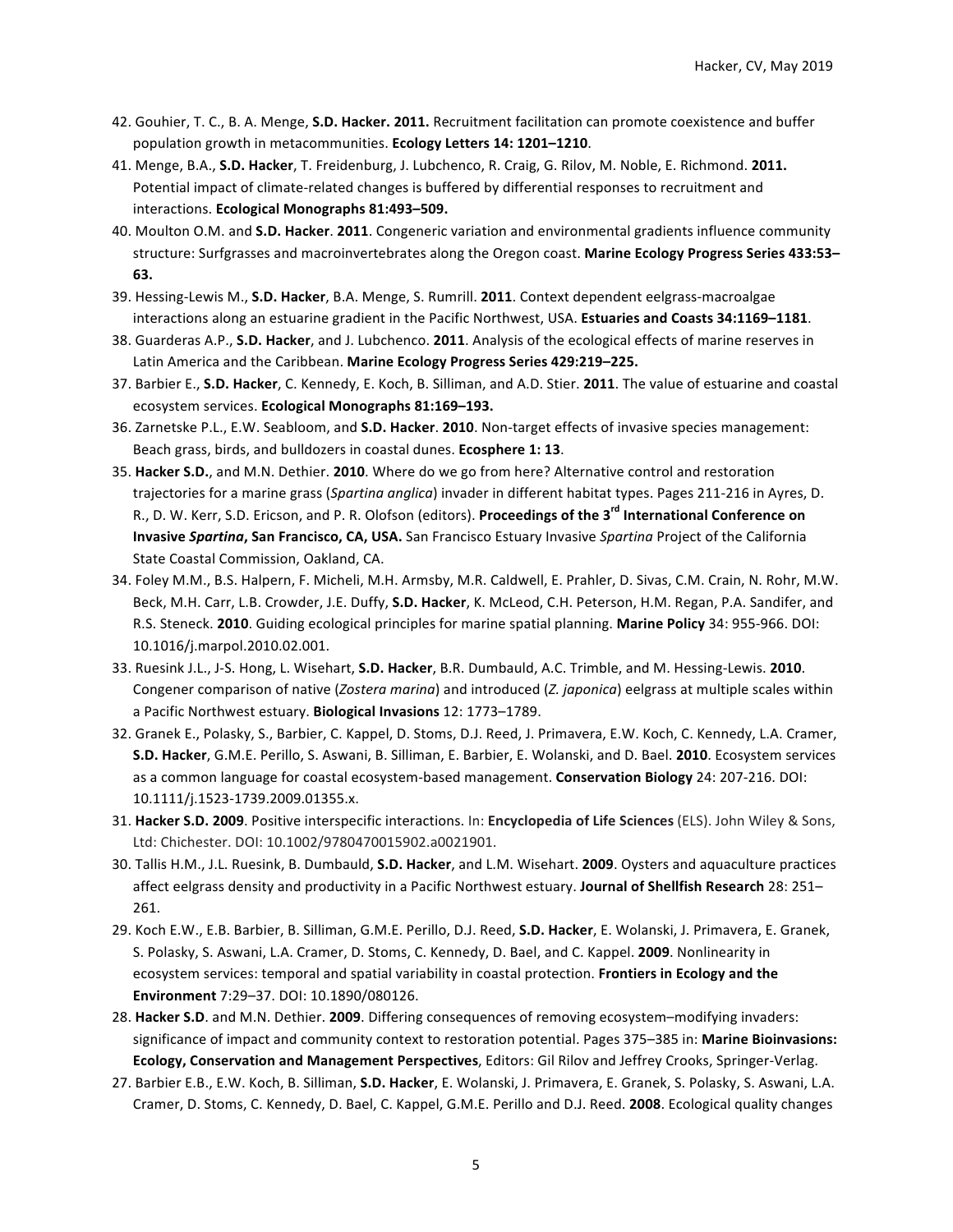preceding changes in quality of mangrove: Reply. **Science.** Response to N. Koedam and F. Dahdouh-Guebas's Eletter. http://www.sciencemag.org/cgi/eletters/319/5861/321?ck=nck.

- 26. Guarderas A.P., S.D. Hacker, and J. Lubchenco. 2008. Current status of marine protected areas in Latin America and the Caribbean. Conservation Biology 22: 1630-1640. DOI: 10.1111/j.1523-1739.2008.01023.x.
- 25. Barbier E.B., E.W. Koch, B. Silliman, S.D. Hacker, E. Wolanski, J. Primavera, E. Granek, S. Polasky, S. Aswani, L.A. Cramer, D. Stoms, C. Kennedy, D. Bael, C. Kappel, G.M.E. Perillo and D.J. Reed. 2008. Vegetation's role in coastal protection: Reply. Science 320: 176-177.
- 24. Barbier E.B., E.W. Koch, B. Silliman, S.D. Hacker, E. Wolanski, J. Primavera, E. Granek, S. Polasky, S. Aswani, L.A. Cramer, D. Stoms, C. Kennedy, D. Bael, C. Kappel, G.M.E. Perillo and D.J. Reed. 2008. Coastal ecosystem-based management with non-linear ecological functions and values. Science 319: 321-323.
- 23. Richardson N.F., J.L. Ruesink, S. Naaem, S.D. Hacker, H.M. Tallis, B.R. Dumbauld, and L.M. Wisehart. 2008. Bacterial abundance and aerobic microbial activity across natural and oyster aquaculture conditions in a northeastern Pacific estuary. **Hydrobiologia** 596:269-278.
- 22. Wisehart L.M., B.R. Dumbauld, J.L. Ruesink, and **S.D. Hacker. 2007**. Importance of eelgrass life history stages in response to oyster aquaculture disturbance. Marine Ecology Progress Series 344:71-80.
- 21. Hacker S.D. and M.N. Dethier. 2006. Community modification by a grass invader has differing impacts for marine habitats. **Oikos** 113: 279-286.
- 20. Dethier M.N. and S.D. Hacker. 2005. Physical factors vs. biotic resistance in controlling the invasion of an estuarine marsh grass. **Ecological Applications**. 15:1273-1283.
- 19. Dethier M.N. and S.D. Hacker. 2004. Improving management practices for invasive cordgrass in the Pacific Northwest: A case study of *Spartina anglica*. Washington Sea Grant Program Publication, Seattle, WA. WSG-AS 04-05. 21pp. http://www.wsg.washington.edu/research/pdfs/spartinaang.pdf
- 18. Reeder T.G. and S.D. Hacker. 2004. Factors contributing to the removal of a marine grass invader (Spartina anglica) and subsequent potential for habitat restoration. Estuaries 27: 244-252.
- 17. Hacker S.D. and M.N. Dethier. 2003. Community dependent invasion and removal of English cordgrass, Spartina anglica, in Puget Sound, Washington. Botanical Electronic News. No. 312.
- 16. Hacker S.D. 2002. Positive Interactions. Pages 591-594 in N. Eldridge, editor. Encyclopedia of Biodiversity, ABC-CLIO Publishers, Santa Barbara, CA.
- 15. **Hacker S.D. 2002**. Coastal Wetlands. Pages 234-235 in N. Eldridge, editor. **Encyclopedia of Biodiversity**, ABC– CLIO Publishers, Santa Barbara, CA.
- 14. Hacker S.D., D. Heimer, C.E. Hellquist, T.G. Reeder, B. Reeves, T. Riordan, and M.N. Dethier. 2001. A marine plant (*Spartina anglica*) invades widely varying habitats: potential mechanisms of invasion and control. **Biological Invasions** 3: 211-217.
- 13. Hacker S.D. and M.D. Bertness. 1999. Experimental evidence for the factors maintaining plant species diversity in a New England salt marsh. **Ecology** 80: 2064–2073.
- 12. Wu M.-Y., **S.D. Hacker**, D. Ayres and D.R. Strong. 1999. Potential of *Prokelisia* spp. as biological control agents of English cordgrass, *Spartina anglica*. **Biological Control** 16: 267–273.
- 11. Levine J.M., S.D. Hacker, C.D.G. Harley and M.D. Bertness. 1998. Nitrogen effects on an interaction chain in a salt marsh community. **Oecologia** 117: 266-272.
- 10. Hacker S.D. and S.D. Gaines. 1997. Some implications of direct positive interactions for community species diversity. **Ecology** 78: 1990–2003.
- 9. Madin L., P. Kremer, S.D. Hacker. 1996. Distribution and vertical migration of salps (Tunicata, Thaliacea) near Bermuda. **Journal of Plankton Research** 18:747–755.
- 8. Hacker S.D. and M.D. Bertness. 1996. Trophic consequences of a positive plant interaction. The American **Naturalist** 148: 559–575.
- 7. Hacker S.D. and M.D. Bertness. 1995. Morphological and physiological consequences of a positive plant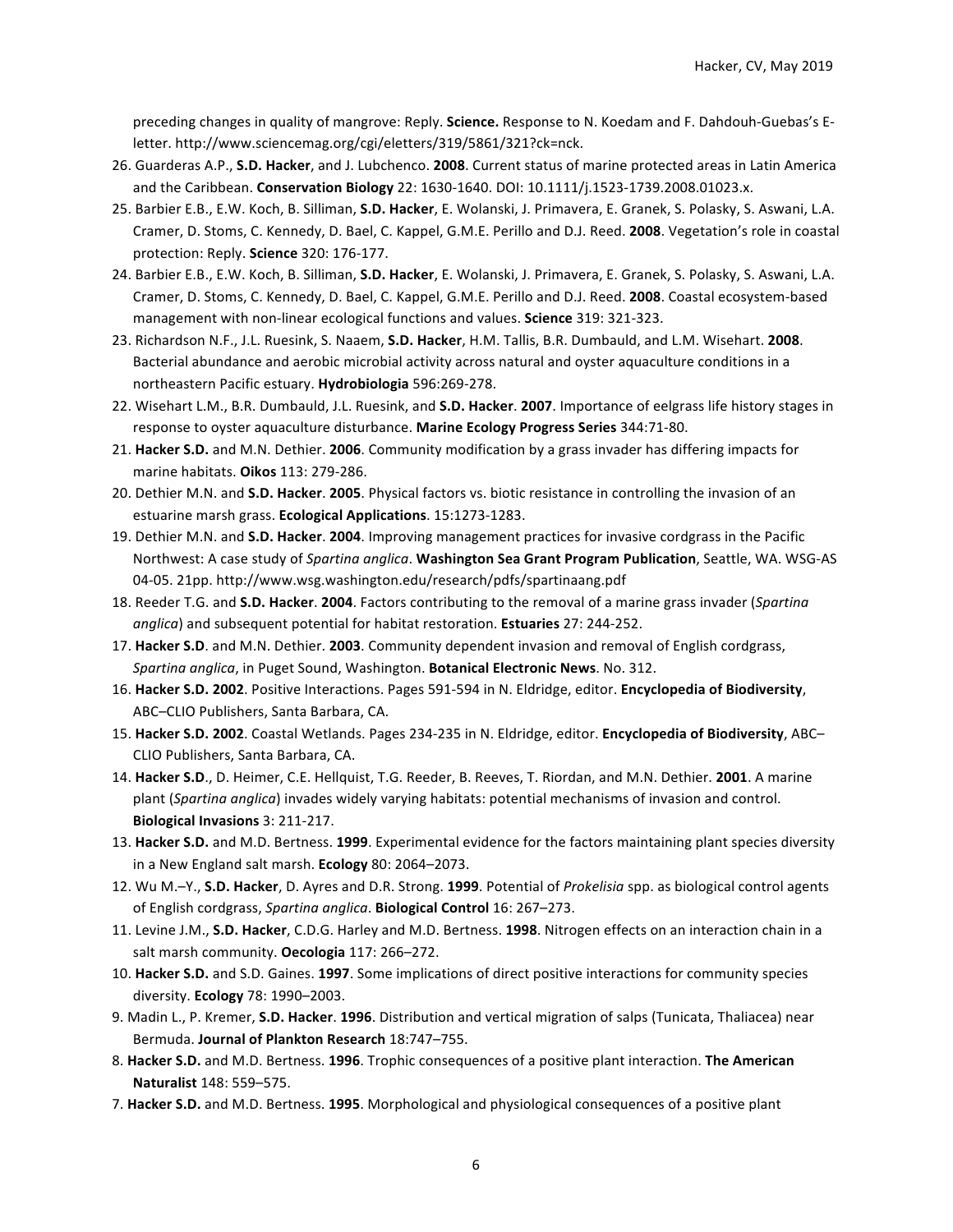interaction. **Ecology** 76: 2165–2175. 

- 6. Hacker S.D. and M.D. Bertness. 1995. A herbivore paradox: why salt marsh aphids live on poor quality plants. The American Naturalist 145: 192-210.
- 5. Bertness M.D. and S.D. Hacker. 1994. Physical stress and positive associations among marsh plants. The **American Naturalist** 144: 363–372.
- 4. Goyet C. and S.D. Hacker. 1992. Procedure for calibration of a coulometric system used for total inorganic carbon measurements of seawater. Marine Chemistry 38: 37-51.
- 3. Hacker S.D. and L.P. Madin. 1991. Why habitat architecture and color are important to shrimp living in pelagic Sargassum: use of camouflage and plant-part mimicry. Marine Ecology Progress Series 70: 143-155.
- 2. Steneck R.S., S.D. Hacker, and M.N. Dethier. 1991. Mechanisms of competitive dominance between crustose coralline algae: an herbivore-mediated competitive-reversal. **Ecology** 72: 938-950.
- 1. **Hacker S.D.** and R.S. Steneck. **1990**. Habitat architecture and the abundance and body size–dependent habitat selection of a phytal amphipod. **Ecology** 71: 2269-2285.

## **GRANTS FUNDED**

| Title                                                         | PI and co-PIs          | Agency                    |
|---------------------------------------------------------------|------------------------|---------------------------|
| 24. Optimizing the ecosystem services of US Pacific           | Ruggiero PI with co-   | NOAA/NOS/NCCOS/CRP        |
| Northwest coastal beaches and dunes through adaptation        | PIs Hacker, Dundas     | Ecological effects of sea |
| planning                                                      |                        | level rise                |
| 23. Does ocean productivity contribute to dune ecosystem      | Hacker PI with co-PIs  | <b>NOAA</b>               |
| function? Connecting wrack subsidies to Oregon dune           | Ruggiero, Chan         | Oregon Sea Grant          |
| coastal protection and conservation services                  |                        | Program                   |
| 22. A multidisciplinary, integrative approach to valuing      | Dundas PI with co-PIs  | <b>NOAA NCCOS</b>         |
| ecosystem services from natural infrastructure                | Hacker, Lewis, Kling,  |                           |
|                                                               | Cox, Ruggiero, Parrish |                           |
| 21. The Coastal Recovery from Storms Tool (CREST): A          | Ruggiero PI with co-   | NOAA/NOS/NCCOS/CRP        |
| model for assessing the impact of sea level rise on natural   | PIs Hacker, Moore      | Ecological effects of sea |
| and managed beaches and dunes                                 |                        | level rise                |
| 20. Consequences of climate change for coastal protection     | Ruggiero PI with co-   | <b>NOAA COCA</b>          |
| and other ecosystem services provided by coastal dunes        | PIs Hacker, Bolte      |                           |
| 19. Preparing for Climate Change in Oregon Estuaries:         | Hill PI with co-PIs    | Oregon Sea Grant          |
| Flooding, Ecological Impacts, and an Integrated Approach      | Hacker, Allen          | Program, NOAA             |
| <b>Toward Adaptive Management</b>                             |                        |                           |
| 18. Systems Science in Marine Biology (SSIMBio):              | Novak, Meyer PIs with  | Oregon Sea Grant          |
| Developing the symbiotic anemone Anthopleura                  | co-PIs Chan, Denver,   | Program, NOAA             |
| elegantissima as a systems biology model for studying         | Hacker, Menge, Vega    |                           |
| response to climate change                                    | Thurber, Weis          |                           |
| 17. Systems Science in Marine Biology (SSIMBio): Building a   | Denver, Hacker PIs     | Oregon Sea Grant          |
| multidisciplinary research, education, and outreach           | with co-PIs Chan,      | Program, NOAA             |
| program to study climate change from molecules to             | Menge, Meyer, Novak,   |                           |
| ecosystems                                                    | Vega Thurber, Weis     |                           |
| 16. Collaborative Research: The role of calcifying algae as a | Menge PI with co-PIs   | <b>National Science</b>   |
| determinant of rocky intertidal macrophyte community          | Hacker, Chan, Nielsen  | Foundation                |
| structure at a meta-ecosystem scale                           |                        |                           |
| 15. Beach grass invasions and coastal flood protection:       | Hacker PI with co-PIs  | EPA, USDA, STAR Program   |
| forecasting the effects of climate change on coastal          | Seabloom, Ruggiero     |                           |
| vulnerability                                                 |                        |                           |
| 14. Integrating invasion ecology and dune geomorphology       | Hacker PI with co-PIs  | Oregon Sea Grant          |
| to project coastal vulnerability in Oregon and Washington     | Seabloom, Ruggiero     | Program, NOAA             |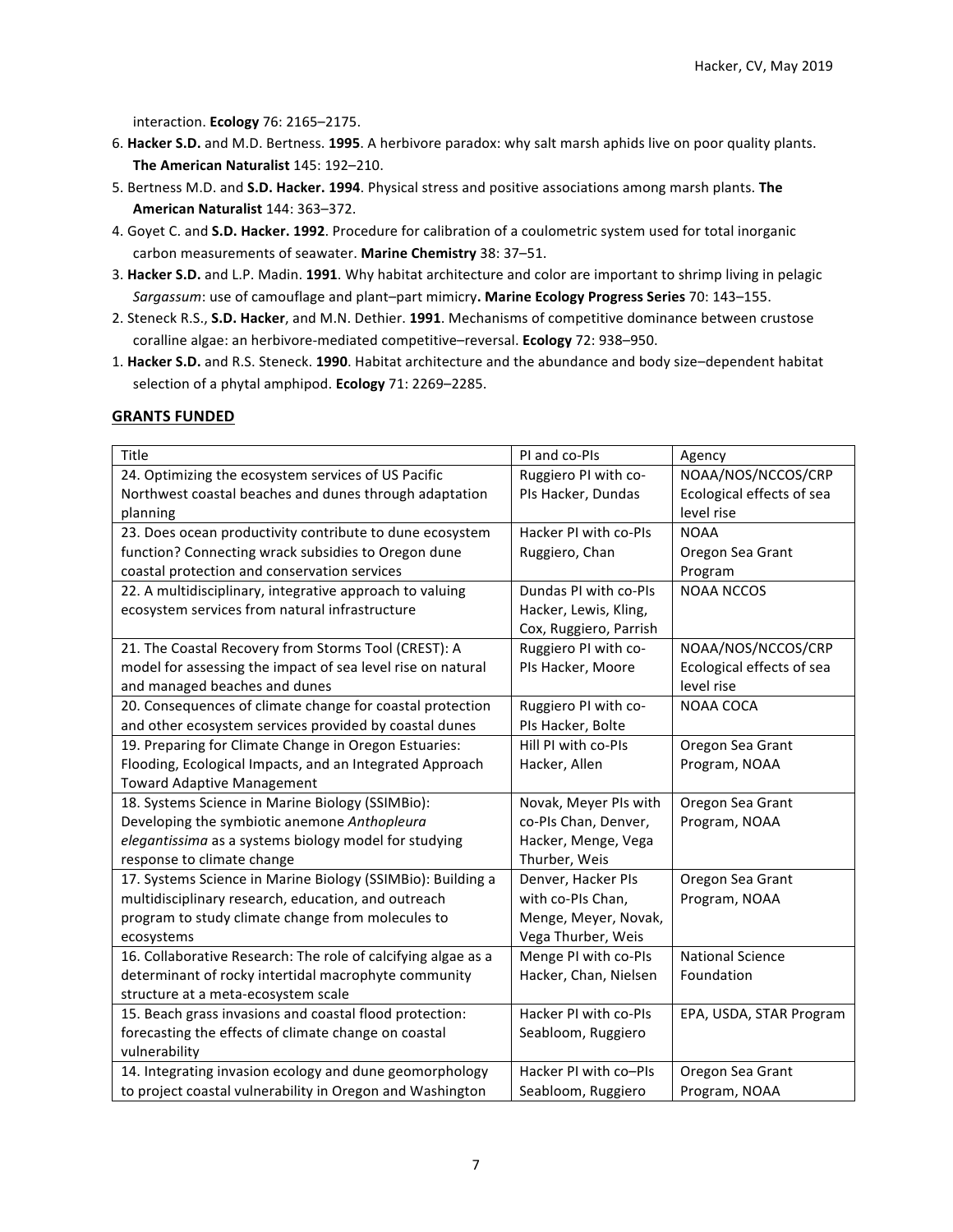| 13. Collaborative: Scaling up from community to meta-         | Menge PI with co-PIs    | <b>National Science</b>    |
|---------------------------------------------------------------|-------------------------|----------------------------|
| ecosystem dynamics in the rocky intertidal-a comparative-     | Hacker, Chan, Nielsen   | Foundation                 |
| experimental approach                                         |                         |                            |
| 12. Scale-dependent and indirect effects of filter feeders on | Ruesink PI with co-PIs  | Western Regional           |
| eelgrass: understanding complex ecological interactions to    | Hacker, Dumbauld        | Aquaculture Center,        |
| improve environmental impacts of aquaculture                  |                         | <b>USDA</b>                |
| 11. The role of marine-influenced primary producers as        | Hacker PI with co-PI    | NERRS, Graduate            |
| mediators to the light environment of eelgrass habitats in    | Hessing-Lewis           | Research fellowship,       |
| the South Slough NERR, Oregon                                 |                         | <b>NOAA</b>                |
| 10. Communicating the science of marine reserves to Latin     | Lubchenco PI with co-   | David and Lucile Packard   |
| American audiences                                            | PIs Hacker, B. Simler   | Foundation                 |
| 9. Invasion and removal of two invasive grasses in Pacific    | Hacker PI with co-PI E. | Oregon Sea Grant           |
| Northwest coastal dune systems                                | Seabloom                | Program, NOAA              |
| 8. Spartina eradication and education service-learning        | Hacker PI with co-PIs   | Washington Sea Grant       |
| project-Phase 2                                               | S. Richards, J.         | Program, NOAA              |
|                                                               | Feldman, C. Burt        |                            |
| 7. Does timing of removal of an invasive marine grass         | Hacker PI with co-PI    | M.J. Murdock Charitable    |
| increase successful control and habitat restoration?          | M. Fleming              | Trust, Partners in Science |
| 6. Spartina eradication and education service-learning        | Hacker PI with co-PIs   | Washington Sea Grant       |
| project: A regional community based partnership               | S. Richards, J.         | Program, NOAA              |
|                                                               | Feldman, C. Burt        |                            |
| 5. Mechanisms of invasion of the English cordgrass, Spartina  | Hacker PI with co-PI    | Washington Sea Grant       |
| anglica: seed production and seedling establishment           | M. Dethier              | Program, NOAA              |
| 4. Factors controlling plant species diversity in a Pacific   | Hacker PI               | WSUV and WSU College       |
| Northwest salt marsh                                          |                         | of Sciences, Mini Grant    |
| 3. Predicting the invasion potential and consequences of the  | Hacker PI with co-PIE.  | <b>National Estuarine</b>  |
| cordgrass, Spartina anglica, within Padilla Bay, WA.          | Hellquist               | Research Reserve System,   |
|                                                               |                         | Graduate Fellowship        |
| 2. Invasion in salt marshes and mud flats in Puget Sound,     | Hacker PI with co-PI    | <b>National Sea Grant</b>  |
| WA on and eradication of the alien plant, Spartina anglica    | M. Dethier              | Program, NOAA              |
| 1. Pattern of invasion and eradication of the alien plant,    | Hacker PI               | WSU, College of Sciences   |
| Spartina anglica, in Puget Sound salt marshes                 |                         | Mini Grant                 |

## **SUPERVISION OF GRADUATE STUDENT RESEARCH**

- 20. John Stepanek, PhD Integrative Biology, 2018-2023 Pending, Thesis title: TBD.
- 19. Zecharian Meunier, 2017 Provost Graduate Fellowship, 2019-2022 NSF GRFP, PhD Integrative Biology, 2017-2022 Pending, Thesis title: TBD.
- 18. Katya Jay, PhD Integrative Biology, 2016–2012 Pending. Thesis proposal title: Coastal dune ecology and geomorphology on the US East Coast: the effects of beachgrasses and climate change on dune building, storm recovery, and two coastal ecosystem services.
- 17. Rebecca Mostow, 2016 Provost Graduate Fellowship, 2018-2021 NSF GRFP, PhD Integrative Biology, 2016-2021 Pending, Thesis proposal title: Genomic consequences of invasion: genetic and ecological interactions of two invasive beachgrasses (Ammophila arenaria and A. breviligulata).
- 16. Caitlin Magel, 2017-2018 NSF NRT Fellowship, OSU PhD Integrative Biology, 2015–2020 Pending, Thesis proposal title: How can eelgrass and salt marsh habitats mitigate ocean acidification and endangered species loss? The role of climate and human driven changes in Pacific Northwest upwelling-influenced estuaries.
- 15. Vanessa Constant, OSU PhD Integrative Biology, 2014–2019 Pending, Thesis proposal title: Cross-ecosystem productivity in the face of climate change: connecting marine subsidies to dune coastal protection services in the PNW.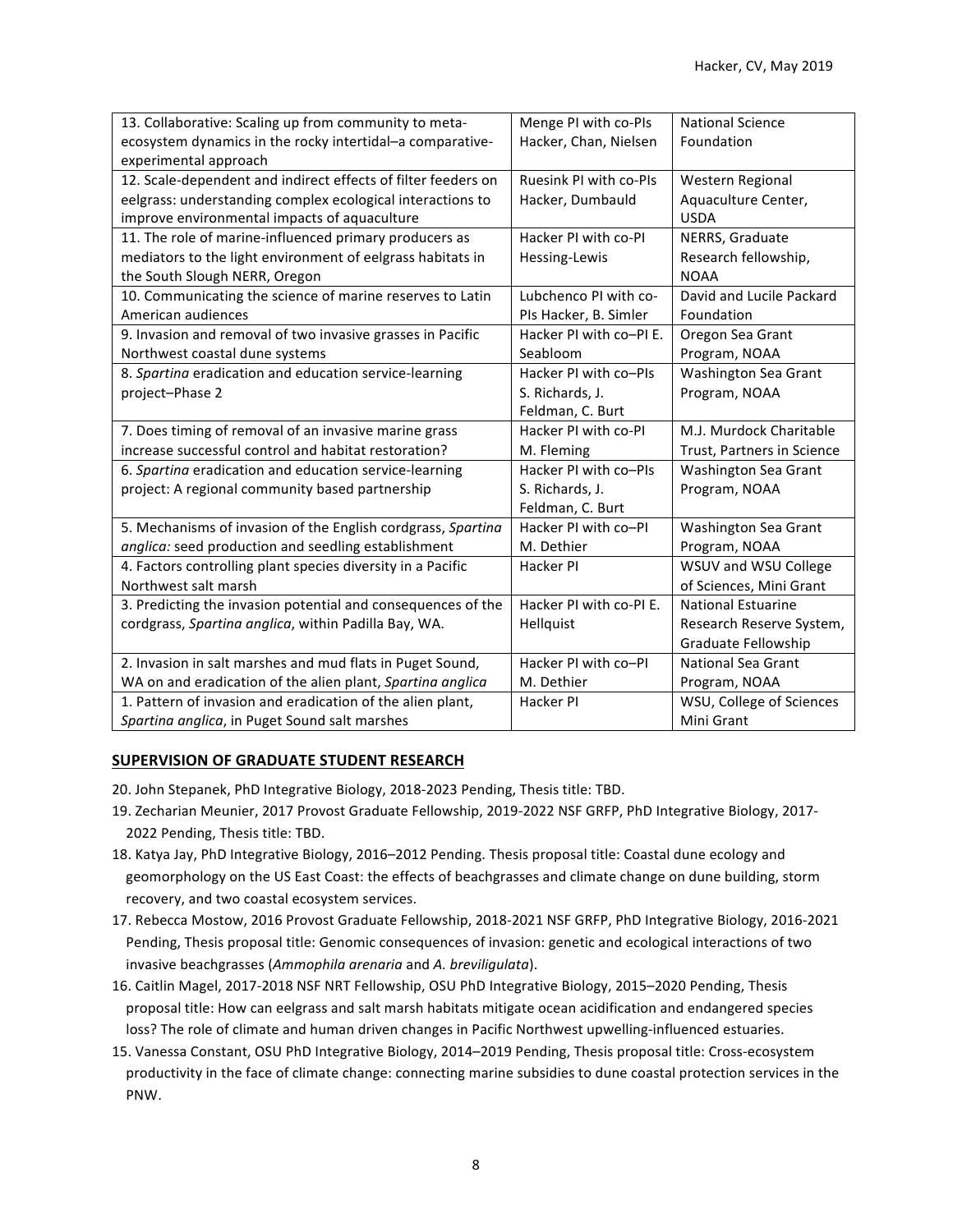- 14. Reuben Biel, 2011 Provost Graduate Fellowship, 2014 EPA STAR Fellowship, OSU PhD Zoology, 2011–2017 Completed, Thesis title: Coastal Dune Ecology, Geomorphology, and Ecosystem Services: How Invasive Beachgrasses, their Interactions, and Sediment Dynamics Shape U.S. Pacific Northwest Dunes.
- 13. Jennifer Motley, OSU MS MRM, 2014-2017 Completed (Co-advisor: Fiona Tomas Nash), Thesis title: Local and Regional Patterns in Eelgrass (*Zostera marina* L.) Communities Along an Upwelling-Productivity Gradient in Oregon Estuaries, USA.
- 12. Alison Barner, 2012 EPA STAR Fellowship, OSU PhD Zoology, 2010–2016 Completed (Co-advisor: Bruce Menge), Thesis title: Predictability and Constraints on the Structure of Ecological Communities in the Context of Climate Change.
- 11. Lindsay Carroll, OSU MS MRM, 2013-2016 Completed, Thesis title: Evaluating Coastal Protection Services Associated with Restoration Management of an Endangered Shorebird in Oregon, U.S.A.
- 10. Jessica Reimer, OSU MS Zoology, 2011–2014 Completed (Co–advisor: Bruce Menge), Thesis title: Patterns of macrophyte wrack deposition on sandy beaches of the Pacific Northwest Coast, U.S.A.
- 9. Jeremy Henderson, OSU MS Zoology, 2010–2013 Completed, Thesis title: Direct effects and tradeoffs affect vegetative growth and sexual reproduction in an invasive seagrass experiencing different disturbance regimes.
- 8. Phoebe Zarnetske, OSU PhD Zoology, 2006–2011 Completed (Co-advisor: Eric Seabloom), Thesis title: The influence of biophysical feedbacks and species interactions on grass invasions and coastal dune morphology in the Pacific Northwest, USA.
- 7. Margot Hessing–Lewis, NERRS Graduate Fellowship, OSU PhD Zoology, 2005–2011 Completed (Co–advisor: Bruce Menge), Thesis title: Context dependent eelgrass-macroalgal interactions in upwelling-influenced estuaries.
- 6. Orissa Moulton, OSU MS Zoology, 2008–2010 Completed, Thesis title: Surfgrasses (Phyllospadix spp.) as dynamic foundation species for macroinvertebrates along the Oregon coast.
- 5. Paulina Guarderas, OSU MS Environmental Science, Completed 2007 (Co-advisor: Jane Lubchenco), An analysis of marine reserves in Latin America: Are they serving their intended role?
- 4. Lorena Wisehart, OSU MS Environmental Science, Completed 2006, Impacts of oysters on eelgrass (Zostera *marina* L.): Importance of early life history stages in response to disturbance.
- 3. Nathan Reynolds, WSU Vancouver MS Environmental Science, Completed 2005, Historical plant communities of southwest Washington State.
- 2. Rebecca Martin, WSU Vancouver MS Environmental Science, Completed 2005, Identifying common stream characteristics using geomorphological associations on the Gifford Pinchot National Forest: implications for management and restoration.
- 1. Tabitha Reeder, WSU Vancouver MS Environmental Science, Completed 2002, Removing a nonindigenous marine plant (*Sparting anglica*): importance of habitat type and consistent, long-term control on regrowth and reinvasion.

### **PROFESSIONAL SERVICE**

### **DEPARTMENTAL, COLLEGE, AND UNIVERSITY SERVICE**

- 17-present: Chair, Graduate Curriculum Committee, Integrative Biology, OSU.
- 17–present: Chair, Student Engagement Committee, Integrative Biology, OSU.
- 17-present: Member, College of Science Curriculum Committee, OSU.
- 12–present: Chair, Undergraduate Curriculum Committee, Integrative Biology, OSU.
- 14–present: Member, School of Life Sciences Curriculum Committee, College of Science, OSU.
- 17 Co-Chair, Faculty Promotion Committee, Integrative Biology, OSU.
- 16–17: Member, Annual Peer Review of Faculty, Integrative Biology, OSU
- 15–16: Member, Personnel Committee, Integrative Biology, OSU.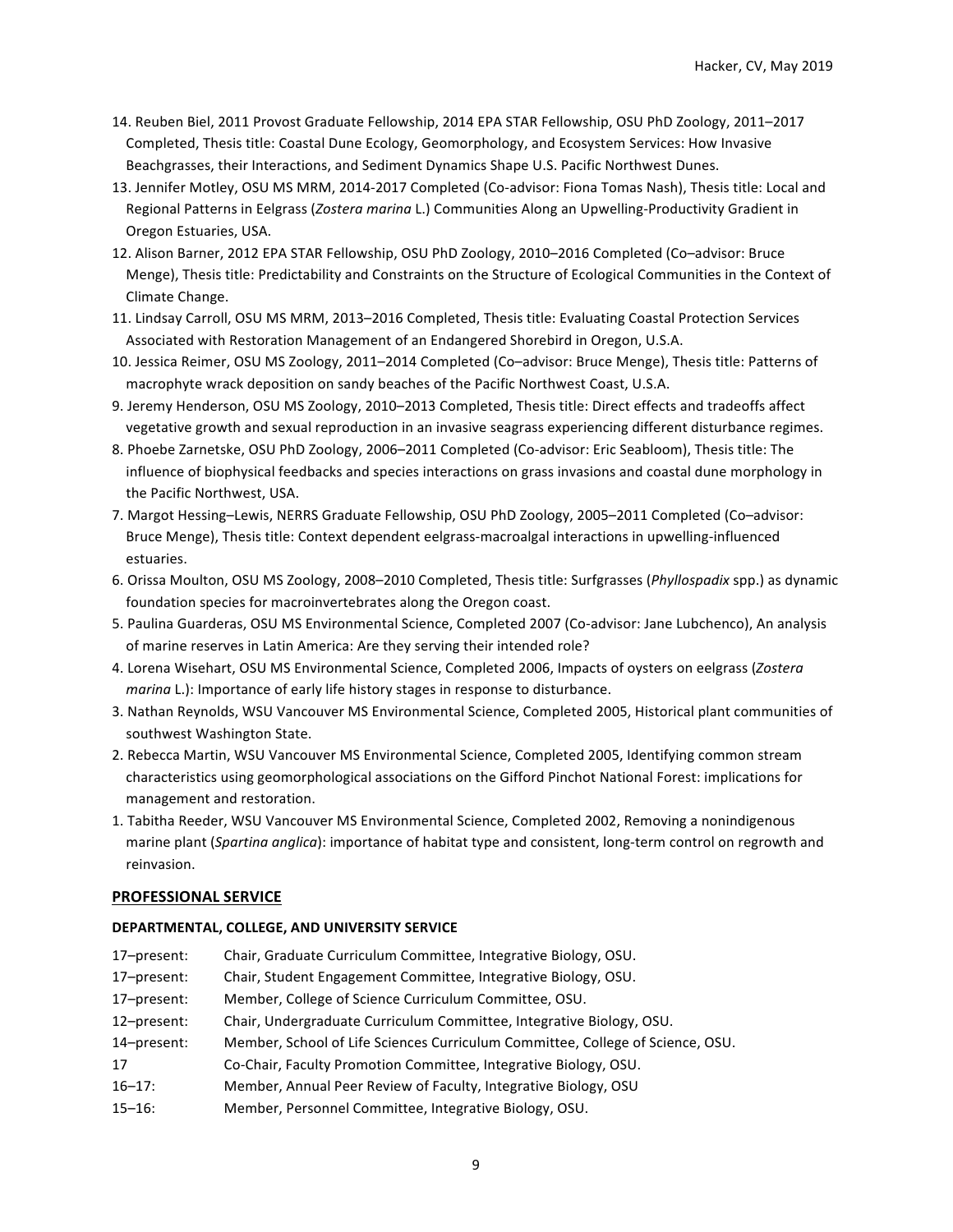| $13 - 16:$                                  | Member, Ad hoc Marine Studies Strategic Planning Committee, Integrative Biology, OSU.      |  |
|---------------------------------------------|--------------------------------------------------------------------------------------------|--|
| $13-16:$                                    | Senator, Faculty Senate, College of Science, OSU.                                          |  |
| $15 - 16$ :                                 | Chair, Faculty Promotion Committee, Integrative Biology, OSU.                              |  |
| $05-15:$                                    | Member, HMSC Academic Programs Committee, OSU.                                             |  |
| $14 - 15$ :                                 | Co-Chair, Learning Models Subcommittee, Marine Studies Initiative Executive Committee, OSU |  |
| $13 - 14$ :                                 | Member, Ad hoc Provost Initiative Hiring Committee, Integrative Biology, OSU.              |  |
| $13 - 14$ :                                 | Member, Personnel Committee, Integrative Biology, OSU.                                     |  |
| $12 - 13:$                                  | Member, Ad Hoc Strategic Planning Subcommittee, Zoology, OSU.                              |  |
| $12 - 13:$                                  | Member, Director of Research Development, Research Office, OSU.                            |  |
| $12 - 13:$                                  | Member, Personnel Committee, Zoology, OSU.                                                 |  |
| $11 - 12$ :                                 | Member, HMSC Director Search, Research Office, OSU.                                        |  |
| $11 - 12$ :                                 | Chair, Women in Science Award Committee, COS, OSU                                          |  |
| 11-12                                       | Member, Provost's HMSC Action Team, Research Office, OSU.                                  |  |
| $11 - 12$ :                                 | WIC faculty training course (5 wks), proposal for WIC approval for Bi 450, OSU.            |  |
| $11 - 12$ :                                 | Chair, Promotion Committee, Jerod Sapp, Zoology, OSU.                                      |  |
| $11 - 12$ :                                 | Chair, Annual Peer Review of Faculty, Zoology, OSU.                                        |  |
| $10-11:$                                    | Chair, Ecosystem Ecology Faculty Search, Zoology, OSU.                                     |  |
| 10:                                         | Affirmative Action Training, Office of Affirmative Action, OSU.                            |  |
| $10-11:$                                    | Member, HMSC External Review, Research Office, OSU.                                        |  |
| 09-10                                       | Member, Ad hoc Life Sciences Reorganization Committee, Zoology, OSU.                       |  |
| 09-10                                       | Member, Graduate Studies Committee, Zoology, OSU.                                          |  |
| 08-09:                                      | Member, Life Sciences Curriculum Committee, COS, OSU.                                      |  |
| $07-09:$                                    | Chair, Graduate Studies Committee, Zoology, OSU.                                           |  |
| $06-07:$                                    | Member, Mission Subcommittee, Zoology, OSU.                                                |  |
| $06-07:$                                    | Member, Life Sciences Reorganization Task Force, COS, OSU.                                 |  |
| $05-06:$                                    | Member, Ecology and Evolutionary Biology Steering Committee, COS, OSU.                     |  |
| $05-06:$                                    | Member, Undergraduate Fellowship Committee, Zoology, OSU.                                  |  |
| $04 - 05:$                                  | Member, Graduate Student Admissions, Zoology, OSU.                                         |  |
| $04-05:$                                    | Member, Strategic Planning Committee, Zoology, OSU.                                        |  |
| $02 - 04$ :                                 | Member, Faculty Mentoring Committee, WSU Vancouver.                                        |  |
| $01 - 02$ :                                 | Chair, Ecology Faculty Search, WSU Vancouver.                                              |  |
| $00 - 01$ :                                 | Member, Conservation Biology Faculty Search, WSU Vancouver.                                |  |
| $00 - 04$ :                                 | Member, Graduate Student Admissions, Environmental Science, WSU Vancouver.                 |  |
| 99-04:                                      | Member, Student Conduct Board Committee, WSU Vancouver.                                    |  |
| $98 - 01$ :                                 | Member, Project Planning Committee, Engineering/Sciences Building, WSU Vancouver.          |  |
| 97-99:                                      | Member, Academic Integrity Committee, Faculty Senate, WSU Pullman.                         |  |
| $96 - 97:$                                  | Member, Evolutionary Genetics Faculty Search, WSU Vancouver.                               |  |
| $96 - 97:$                                  | Member, Environmental Science Faculty Search, WSU Vancouver.                               |  |
| INTERNATIONAL/NATIONAL PROFESSIONAL SERVICE |                                                                                            |  |

94–present: Journal/Proposal Reviewer; over 500 proposals and scientific papers.

- 11-14: Subject Matter Editor, *Marine Biology Research* journal, Taylor and Francis Group, UK.
- 11: Reviewer, Review of the National Coastal Condition Report IV, Chapter 6: West Coast Coastal Condition, EPA, Triangle Park, NC.
- 09: Member, Review Committee, Conservation Resource Management Program, NCEAS, UC Santa Barbara, Santa Barbara, CA